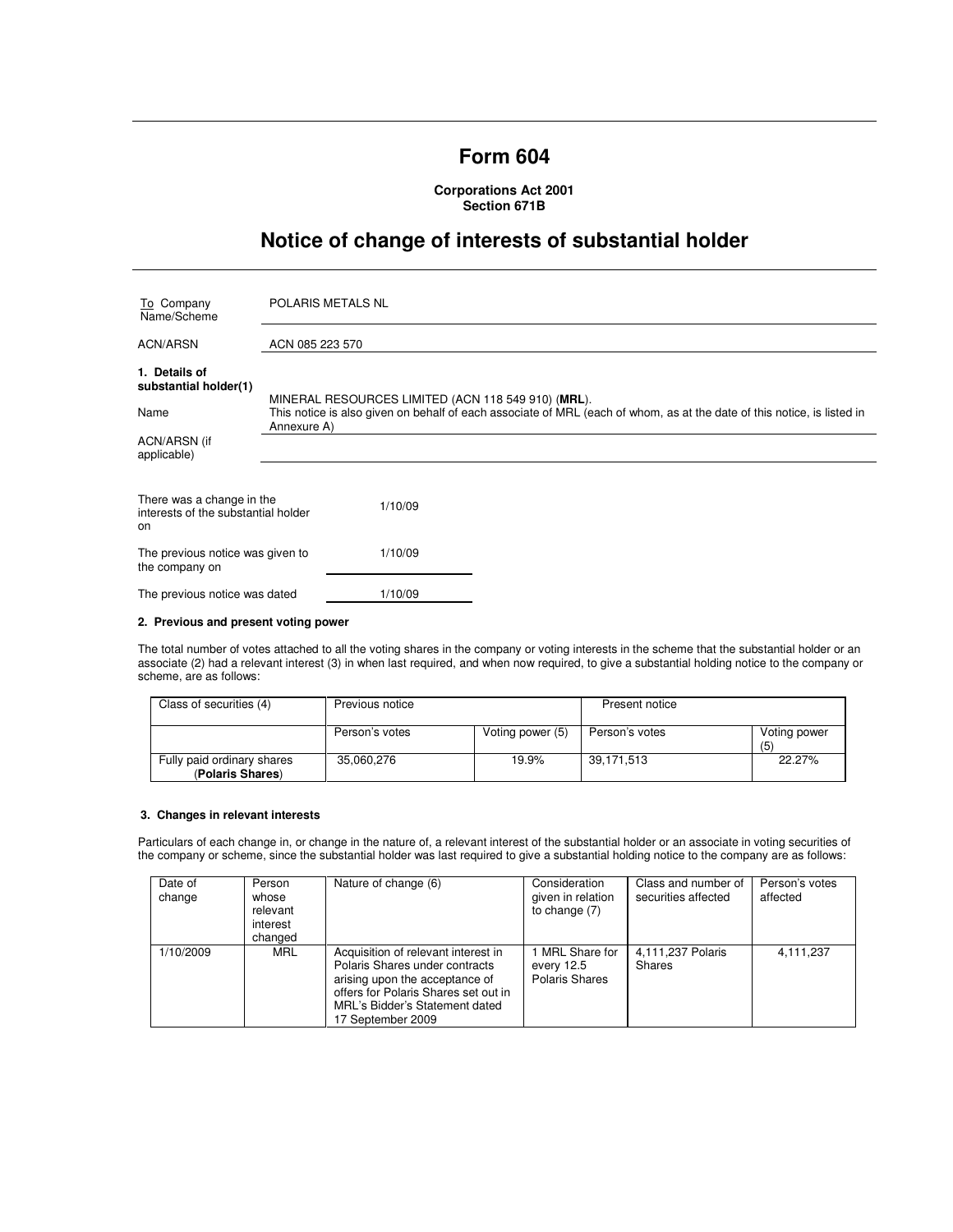#### **4. Present relevant interests**

Particulars of each relevant interest of the substantial holder in voting securities after the change are as follows:

| Holder of<br>relevant<br>interest | Registered holder of<br>securities                                             | Person entitled to be<br>registered as holder (8)                 | Nature of relevant interest (6)                                                                                                                   | Class and<br>number of<br>securities | Person's<br>votes |
|-----------------------------------|--------------------------------------------------------------------------------|-------------------------------------------------------------------|---------------------------------------------------------------------------------------------------------------------------------------------------|--------------------------------------|-------------------|
| <b>MRL</b>                        | Various persons<br>who accepted offers<br>referred to in<br>paragraph 3 above. | MRL (subject to<br>contracts referred to in<br>paragraph 3 above) | Relevant interest under Section<br>608(8) of the Corporations Act as<br>a result of acceptance of the offers<br>referred to in paragraph 3 above. | 39,171,513<br>Polaris<br>Shares      | 39,171,513        |

#### **5. Changes in association**

**The persons who have become associates (2) of, ceased to be associates of, or have changed the nature of their association (9) with, the substantial holder in relation to voting interests in the company or scheme are as follows:** 

| $\cdots$<br>$\sim$<br><br>∍.<br>:N//<br>/۸<br>…olicar<br>$  -$<br>and<br>Nar<br>$\cdots$<br>able<br>אוכד<br>⊶ו<br>dl<br>$H_{1}$ | Nai.<br>. IFF<br>илани |
|---------------------------------------------------------------------------------------------------------------------------------|------------------------|
| Nil                                                                                                                             |                        |

#### **6. Addresses**

The addresses of persons named in this form are:

| <b>Signature</b>          | $\overline{\phantom{0}}$ | $\sim$ $\sim$ |                                               |
|---------------------------|--------------------------|---------------|-----------------------------------------------|
| Polaris Metals NL         |                          |               | Level 2, 1109 Hay Street, West Perth, WA 6005 |
| Mineral Resources Limited |                          |               | 25 Wellard Street, Bibra Lake WA 6163         |
| Name                      |                          |               | Address                                       |

## print name Bruce Goulds

**sign here**

capacity Company Secretary of Mineral Resources Limited and duly authorised representative of the entities listed in Annexure A

date 2 / 10 / 2009

### **DIRECTIONS**

- (1) If there are a number of substantial holders with similar or related relevant interests (eg. a corporation and its related corporations, or the manager and trustee of an equity trust), the names could be included in an annexure to the form. If the relevant interests of a group of persons are essentially similar, they may be referred to throughout the form as a specifically named group if the membership of each group, with the names and addresses of members is clearly set out in paragraph 6 of the form.
- (2) See the definition of "associate" in section 9 of the Corporations Act 2001.
- (3) See the definition of "relevant interest" in sections 608 and 671B(7) of the Corporations Act 2001.
- (4) The voting shares of a company constitute one class unless divided into separate classes.
- (5) The person's votes divided by the total votes in the body corporate or scheme multiplied by 100.
- (6) Include details of:
	- (a) any relevant agreement or other circumstances because of which the change in relevant interest occurred. If subsection 671B(4) applies, a copy of any document setting out the terms of any relevant agreement, and a statement by the person giving full and accurate details of any contract, scheme or arrangement, must accompany this form, together with a written statement certifying this contract, scheme or arrangement; and
	- (b) any qualification of the power of a person to exercise, control the exercise of, or influence the exercise of, the voting powers or disposal of the securities to which the relevant interest relates (indicating clearly the particular securities to which the qualification applies).

See the definition of "relevant agreement" in section 9 of the Corporations Act 2001.

- (7) Details of the consideration must include any and all benefits, money and other, that any person from whom a relevant interest was acquired has, or may, become entitled to receive in relation to that acquisition. Details must be included even if the benefit is conditional on the happening or not of a contingency. Details must be included of any benefit paid on behalf of the substantial holder or its associate in relation to the acquisitions, even if they are not paid directly to the person from whom the relevant interest was acquired.
- (8) If the substantial holder is unable to determine the identify of the person (eg. if the relevant interest arises because of an option) write "unknown".
- (9) Give details, if appropriate, of the present association and any change in that association since the last substantial holding notice.